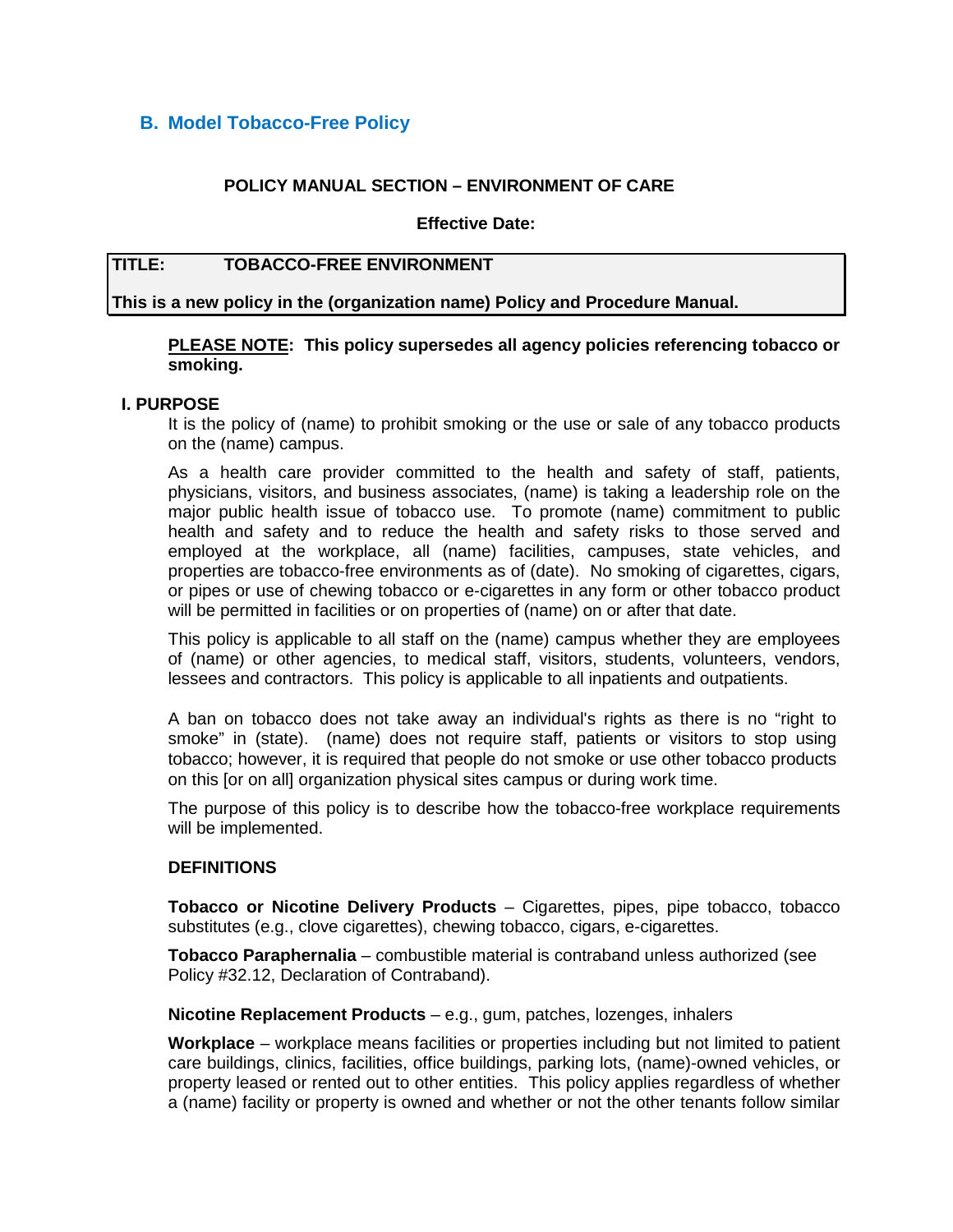guidelines. Employees and clients at off-site patient activities shall not use tobacco products.

# **II. ACCOUNTABILITY**

It is the responsibility of all staff members to enforce the organization's tobacco-free environment policy by encouraging their colleagues, clients, visitors and others to comply with the policy. Supervisors are responsible for implementing and enforcing (name) Tobacco-Free Environment policy.

The community, staff, clients and visitors will be informed of the policy through a variety of communication methods.

### **III. PROCEDURE**

### **GENERAL POLICY PROVISIONS**

- 1. No tobacco products or related paraphernalia such as lighters and matches shall be used, sold or bartered anywhere on the (name) campus and may be possessed only in locked personal vehicles.
- 2. Signs declaring this campus "tobacco free" shall be posted at the (name) campus entrances and other conspicuous places.
- 3. (name) employees and other employees who work on the (name) campus will be advised of the provisions of this policy during New Employee Orientation.
- 4. (name) will post this policy in employee common areas and in the (name) New Employee Orientation Handbook.
- A. Employees, Volunteers, Physicians, Students and Contract Workers
	- 1. Respectful enforcement of this policy is the responsibility of all (name) employees.
	- 2. Employees, students, medical staff, volunteers, vendors, lessees and contractors are expected to comply with this policy.
	- 3. This policy will be explained to employees during New Employee Orientation.
	- 4. Job announcements for all positions on the (name) campus will display a notice that (name) has a tobacco-free work environment policy.
	- 5. Employees are prohibited from smoking or using other tobacco products during any and all parts of their paid work shift excluding breaks. Employees may not smoke or use other tobacco products in their private vehicles while the vehicle is on (name) grounds.
	- 6. Employees who encounter staff or visitors who are violating the tobacco policy are encouraged to politely explain the policy and report the violation to the person's supervisor, if known.
	- 7. Staff who fail to adhere to this policy or supervisors who fail to hold their employees accountable may be subject to progressive discipline culminating in corrective or disciplinary action as defined in (name) Human Resources and Staff policies.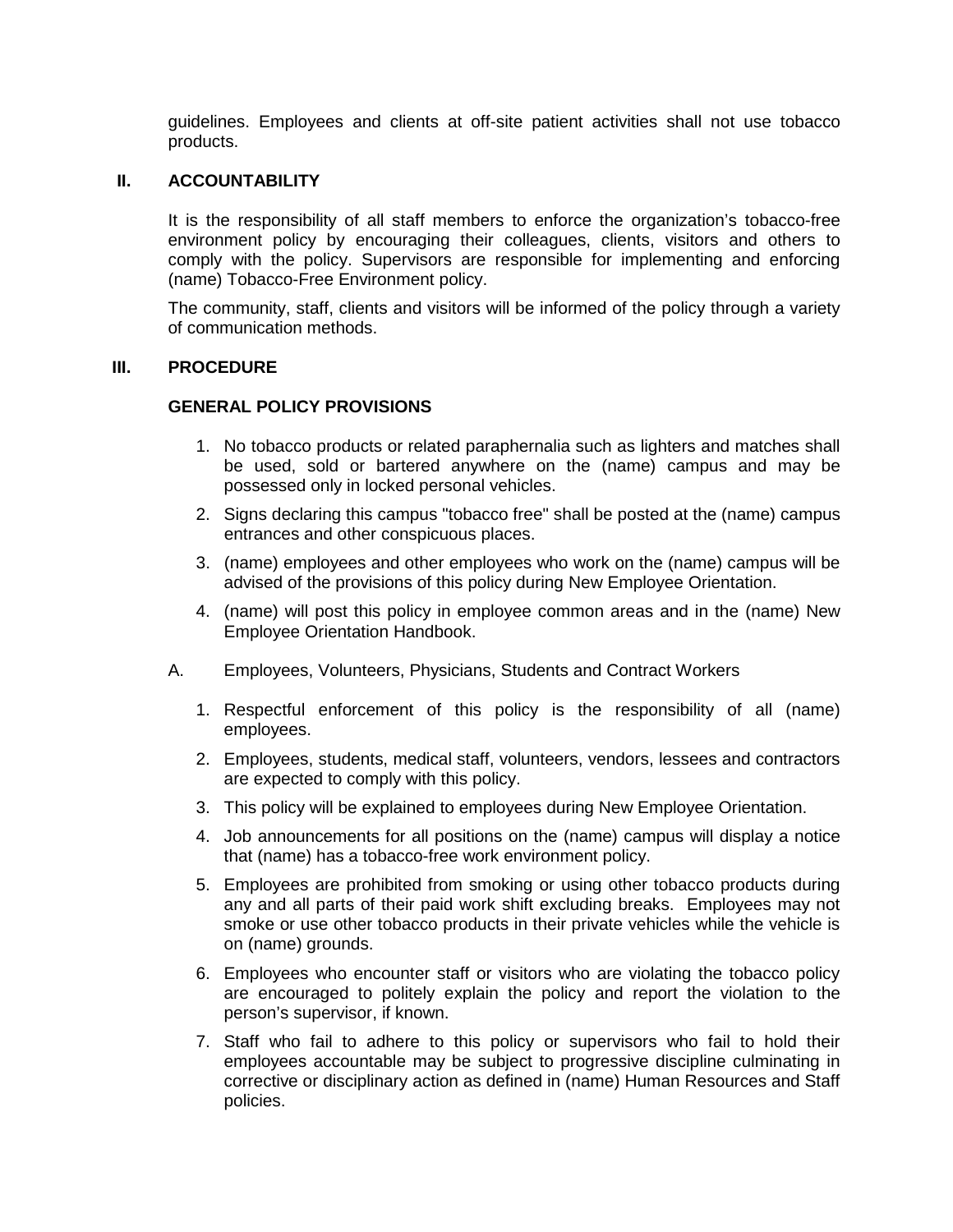- B. Clients (or Patients)
	- 1. Inpatients and outpatients are prohibited from smoking or using tobacco on campus.
	- 2. All clients admitted to (name) will be assessed for history of tobacco use and the need for interventions related to tobacco addiction including nicotine replacement and cessation education.
	- 3. Clients may not possess any tobacco-related items on the campus except in the individual's locked personal vehicle.
	- 4. Employees who encounter clients who are violating the tobacco policy are encouraged to politely explain the policy, and report the violation to the client's treatment team, if known.
	- 5. Violation of this policy by clients is a treatment issue to be addressed by the treatment team.
- C. Visitors
	- 1. Signs will be posted at campus entrances and in selected locations inside and outside of the facility.
	- 2. Employees who encounter a visitor who is violating the tobacco policy are encouraged to politely explain the policy to the visitor.
	- 3. Visitors who become agitated or unruly or repeatedly refuse to comply when informed of the tobacco-free campus policy may be reported to (name of appropriate department or personnel). (the identified personnel) will respond to the situation as appropriate, according to their professional judgment and need to maintain a safe environment.
- D. Outside Groups

Outside groups who use (name) facilities for meetings will be advised of this policy. Violation of the policy will result in the rescinding of approval for the group to meet on this campus.

| <b>Violation</b><br>examples | <b>First Offense</b> | <b>Second</b><br><b>Offense</b> | <b>Third Offense</b> | <b>Fourth Offense</b> |
|------------------------------|----------------------|---------------------------------|----------------------|-----------------------|
| Smoking outside              | The supervisor       | The supervisor                  | The supervisor       | The supervisor        |
| on property but              | must have            | must have                       | must have            | must have             |
| complies with                | verifiable reports   | verifiable reports              | verifiable reports   | verifiable reports    |
| request to stop.             | of the infractions   | of the infractions              | of the infractions   | of the infractions    |
|                              | and/or have          | and/or have                     | and/or have          | and/or have           |
| Smoking outside              | witnessed the        | witnessed the                   | witnessed the        | witnessed the         |
| on property and              | infraction           | infraction                      | infraction directly. | infraction directly.  |
| refuses to                   | directly.            | directly.                       |                      |                       |
| comply with                  |                      |                                 | Present the          | Document the          |
| policy.                      | Verbal               | <b>Repeat first</b>             | employee with a      | new infraction and    |

E. Guidelines for Enforcement